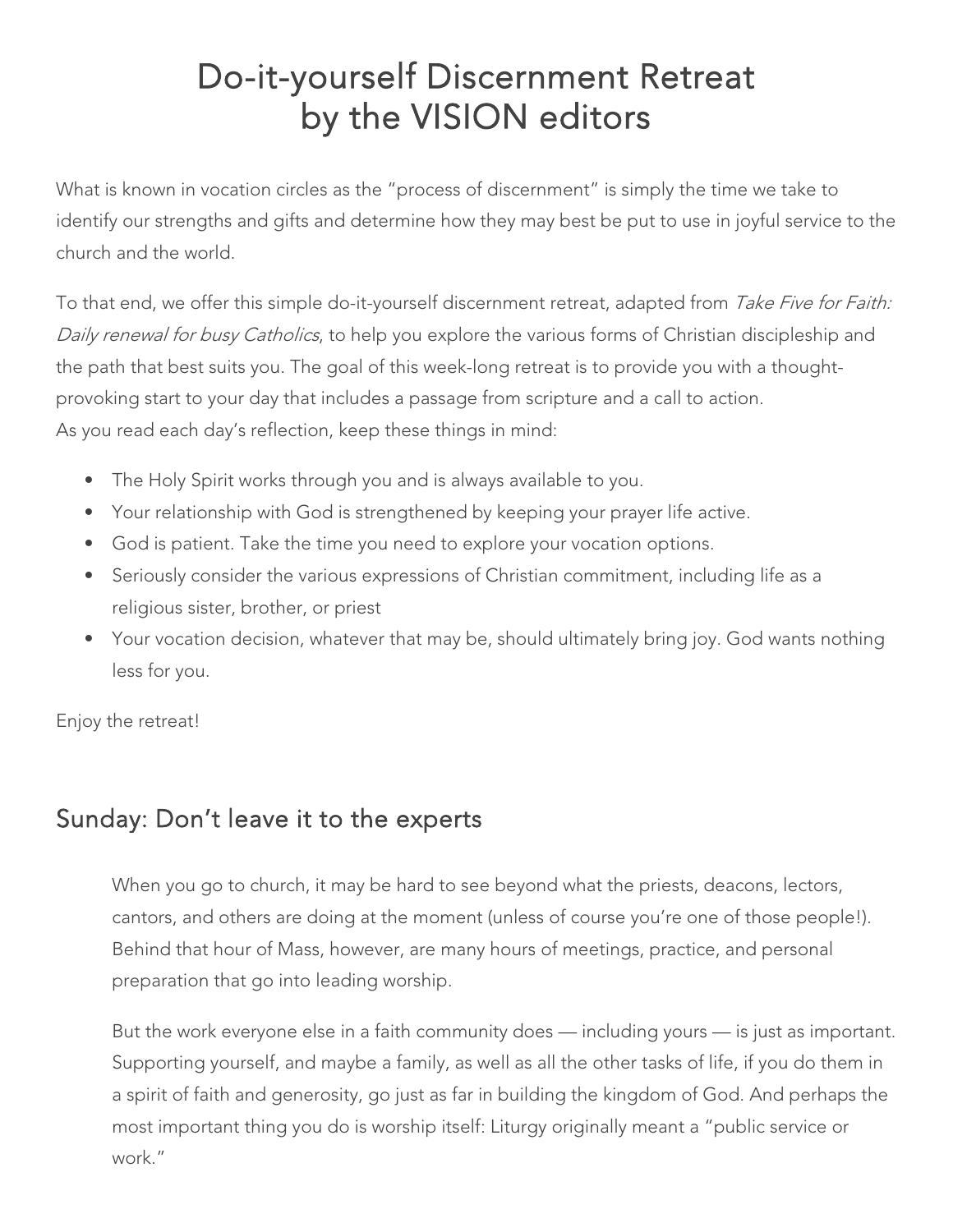Today's readings: <sup>1</sup> Thessalonians 2:9-13; Matthew 23:27-32. "We worked night and day, so that we might not burden any of you while we proclaimed to you the gospel of God."

Think of ways your work is part of the great work.

#### Monday: Take the hard road

We assume the apostles must have been solid, holy people because Jesus handpicked them to be part of his inner circle of friends and disciples. But the gospels present quite a different picture. These were ordinary people who weren't always clear about Jesus' message, who occasionally turned their backs on Jesus even when he was most in need, and who struggled with their own faith. The apostles' relationship with Jesus as well as their faith was a work in progress that ultimately brought them closer to God.

Today's readings: Ephesians 2:19-22; Luke 6:12-16. "You are no longer strangers and aliens, but … also members of the household of God."

Like the apostles, we, too, encounter struggles in our relationship with Jesus and our faith. Allow your struggles and missteps to become another positive step in getting to know God more deeply.

#### Tuesday: Passion for compassion

While a young man, Saint Paul of the Cross was unsure which direction his life should take. Then one day, he was listening to a homily on the sufferings of Jesus, and it all made sense to him: He would redirect his life to bring others the message of God's love expressed in Christ's Passion. He desired to form a community of the like-minded to pursue this mission, but he had to wait more than two decades — years he spent as a hospital chaplain and traveling preacher — before the church officially gave him permission to found the Passionists religious order.

Today's readings: Romans 5:12, 15b, 17-19, 20b-21; Luke 12:35-38. "More surely will those who receive the abundance of grace and the free gift of righteousness exercise dominion in life."

It can take time to find one's calling and be confirmed in it. But the joy is worth the wait.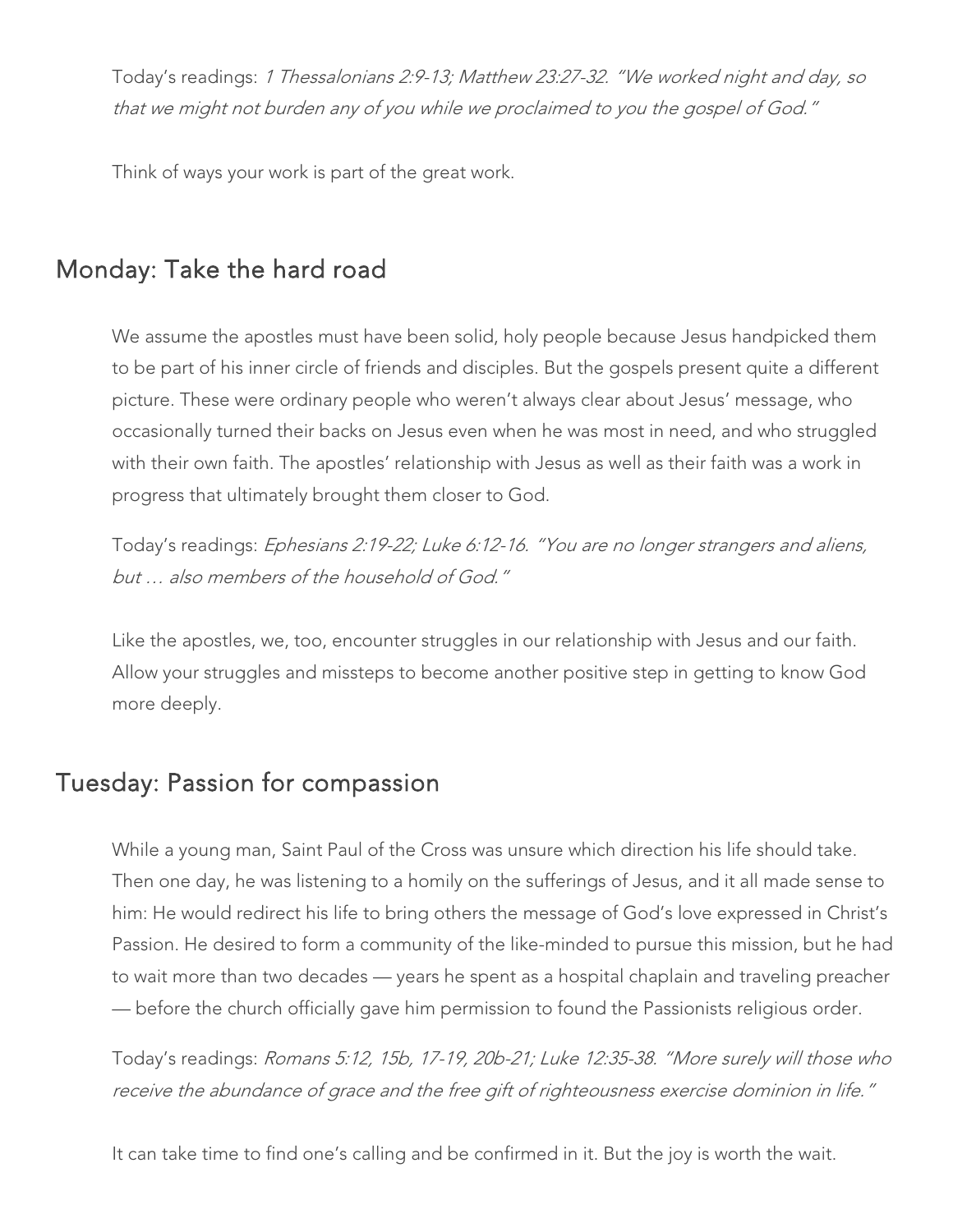## Wednesday: Learning to love

Jesuit theologian James Keenan says that sin is simply not bothering to love. Note: Sin isn't the absence of love; love is already there. Rather it's the failure to choose to take advantage of opportunities to love. Jesus shows us the way of love: forgiving enemies, caring for the poor, calling others to live with integrity and compassion.

Today's readings: Deuteronomy 6:4-13; Matthew 17:14-20. "You shall love the Lord your God with all your heart."

You can do the same. Review your day and see where you did not bother to love. Then take the trouble to do it now.

#### Thursday: Have a seat!

Please sit down. Anywhere is fine. Just be forewarned: Where you sit now affects your place for all eternity. Here's the fine print of our existence we all too often disregard: Our comfort and our neighbor's discomfort are inextricably linked. The disciples who hoped to sit on either side of Jesus were invited to drink from a bitter cup first. Young Mary of Nazareth may have perceived that when she agreed to take one of the lowest places in history: that of the unmarried pregnant teenager. She's now enthroned as Queen of Heaven.

Today's readings: Romans 11:1 2a, 11-12, 25-29; Luke 14:1, 7-11. "Go and sit down at the lowest place, so that … your host may say to you, 'Friend, move up higher.' "Where would you like to sit?

#### Friday: Walk with me

We honor Saint Thérèse of Lisieux, beloved for her "Little Way," which has encouraged countless "ordinary people" doing ordinary things on the road to sanctity. Thérèse lived in a Carmelite convent with her older sister Pauline, who was "like a second mother," Thérèse wrote. Pauline was with Thérèse throughout her brief life, illness, and death at the tender age of 24. It is no accident that Jesus sent out his disciples in pairs. Having a spiritual companion, as Thérèse did, can be of great help and comfort on the sometimes difficult spiritual journey.